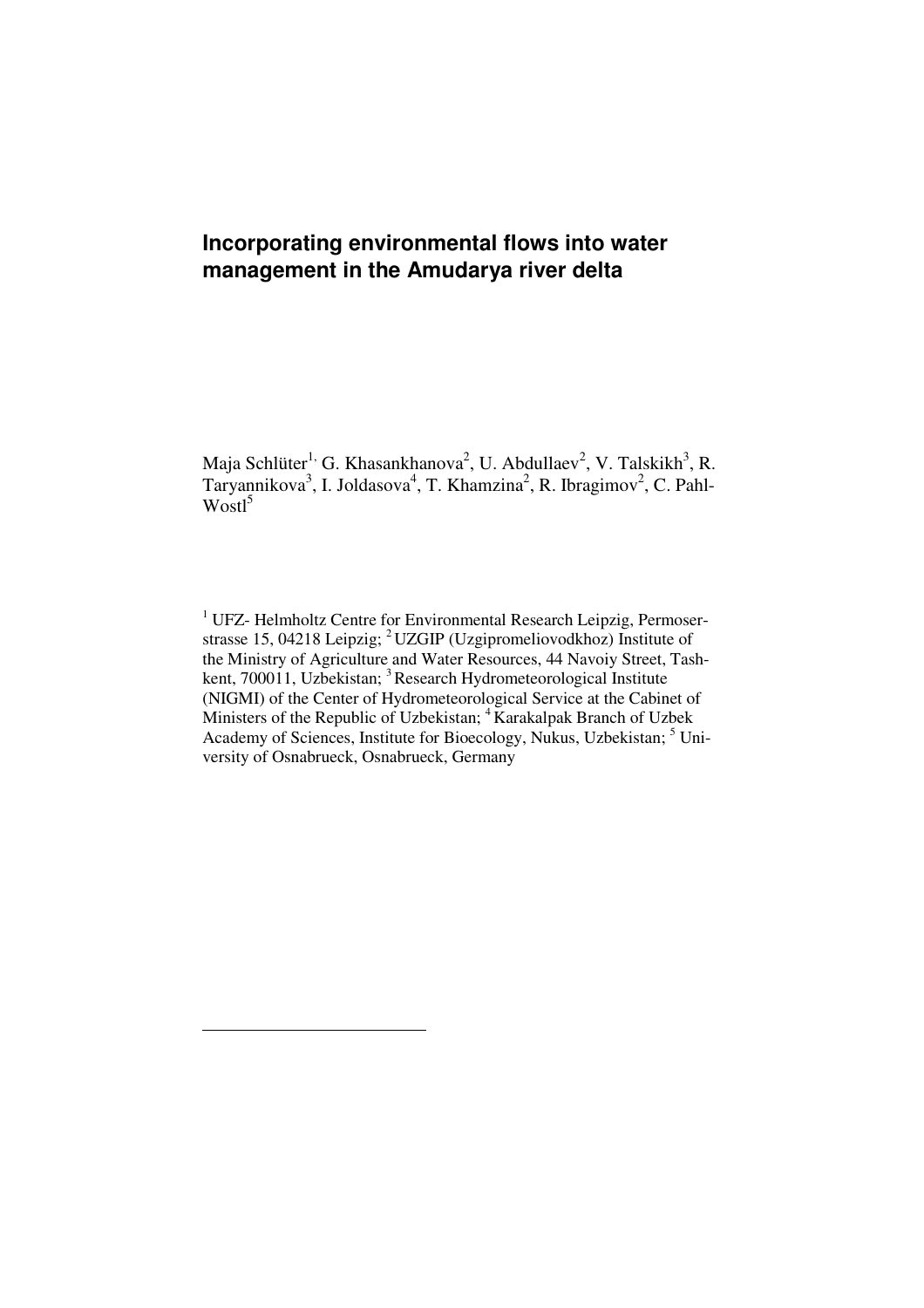### **Introduction**

Environmental flows are the flow regimes needed to maintain a river's ecosystems and the services they provide in the face of competing water uses (Tharme 2003, Acreman and Dunbar 2004). In the Amudarya river delta the incorporation of environmental flows into the current water management regime is especially important given that the livelihoods of the population, especially in the river delta, strongly depend on the provision of ecosystem goods and services from its semi-natural ecosystems. The importance of the deltaic wetlands as an additional income source and buffer against economic hardship has even increased after the retreat of the Aral Sea and the socio-economic changes following the independence of the riparian nations from the Former Soviet Union. This has become very evident during a severe drought in the years 2000/2001 were water deliveries to the northern delta were reduced to 18% of the mean.

In the past years water management measures have been implemented to increase the water storage capacity of the delta. They have created a system of deltaic lakes which support commercially valuable fish and muskrat populations, other game species (wild boar, water fowl, etc.) as well as reed production. Besides, measures have been undertaken to restore the Sudoche wetlands, a potential RAMSAR site of great value for migratory birds as well as for fish production. There are signs that following the restoration the socioeconomic situation of people living in the vicinity of the Sudoche wetlands has improved. However, given the high consumption of water resources in irrigated agriculture ( $> 90\%$ ) most of the wetland ecosystems only irregularly receive freshwater input particularly in the Central zone of the delta. This strongly affects the chemical regime and biotic communities of the deltaic lakes, which depend on freshwater inflow to regulate flow dynamics, water levels, salinity and for fish reproduction. The spring floods act as a natural stocking mechanism that provides millions of larvae and young fish from upstream spawning habitats to the lakes. To stabilize the regime of the wetland lakes several of them are now regulated using a mixture of freshwater and drainage flows. The use of drainage flows to maintain wetlands is becoming increasingly important, however, there is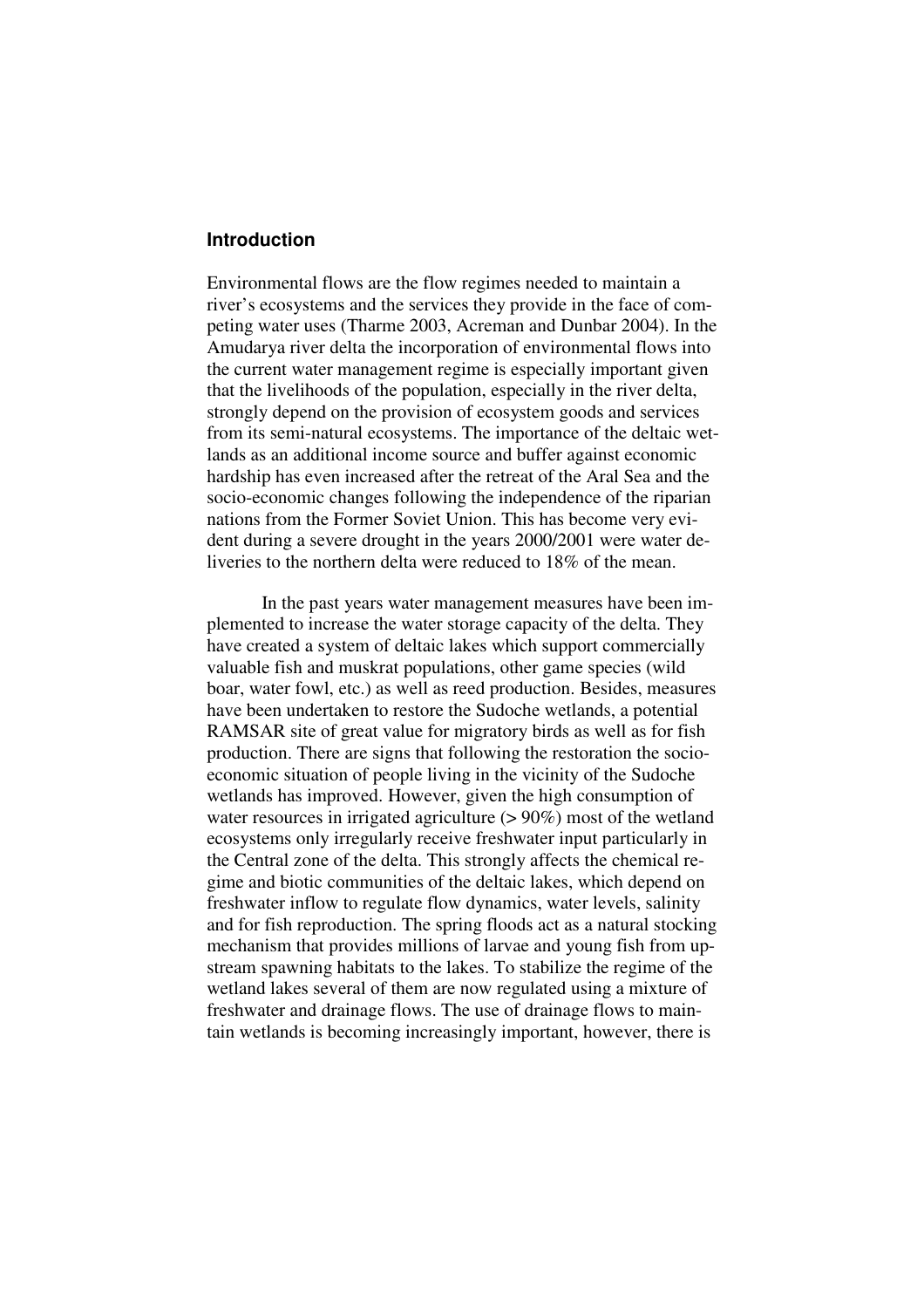little knowledge on their impact on water quality and organisms. Accounting for environmental flows in water management would increase the productivity of the deltaic wetlands, lakes and the irrigation system itself, e.g. by increasing fish production, improving habitats for reeds waterfowl and muskrat and contribute to the improvement of local livelihoods and poverty alleviation as well as the conservation of biodiversity. However, despite those benefits and the initial success stories of restoration activities, there have been few substantial and sustainable measures to include ecosystem water needs into water management practices, and institutions and legal arrangements to regulate water allocation amongst multiple users as well as institutions to facilitate a sustainable use of the biological resources of the delta are lacking.

The goal of the presented work is to assess the vulnerability of the ecosystems of the Amudarya river delta and determine the flow regimes needed to maintain the provision of valuable ecosystem services. We identify several water management options to satisfy ecosystem water requirements within the water limits of the delta region and give an outlook to the institutional measures and process needed to incorporate those flows into current water management.

# **Methods**

Monitoring of the deltaic ecosystems of the Amudarya river and their exploitation is currently basically non existent, so that time series on the dynamics of the ecosystems and their exploitations are not available. There are a few snapshots of the ecological conditions related to project activities and long term observations of local scientists, but they are not sufficient to establish relationships between the river regime and the ecological conditions in the delta. In this situation expert judgment basically remains the best possible method for assessment of state and needs of the ecosystems. The given assessment is based on data and reports of several development projects conducted in the delta region in the past years, data bases and experiences of local scientists (Joldasova 2002), as well as expert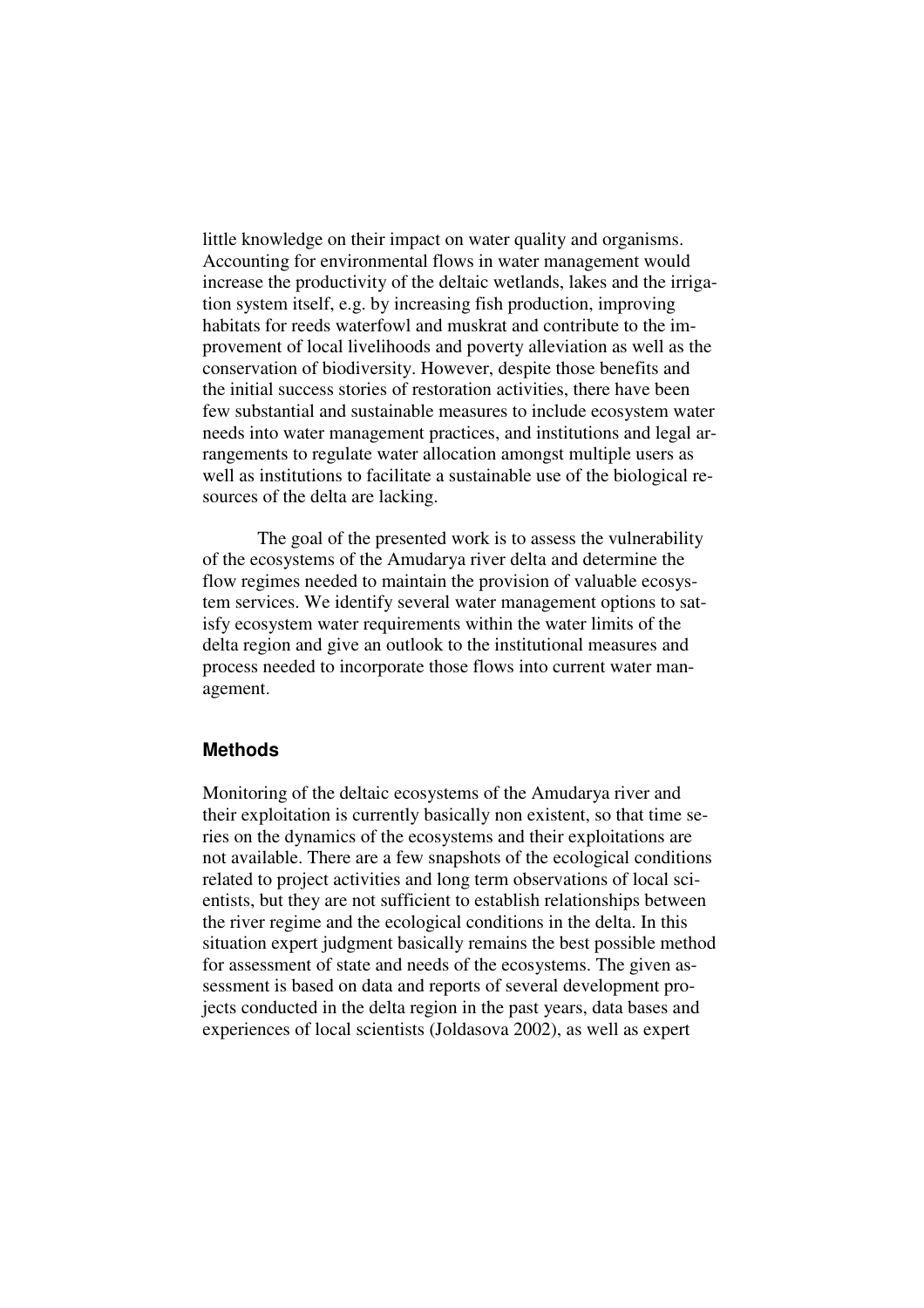knowledge elicited during a workshop of local experts in ecology and health, and representatives of water planning and management organizations and fishery enterprises. In the workshop the needs and main impacts on the state of the wetland ecosystems, indicators for assessment and monitoring of their condition and measures to improve the provision of ecosystem services to the local communities were discussed.

For an estimation of the impacts of different measures in years of different water availability the following representative years were selected. For a low water year: observed runoff in 1989 and two calculated hydrographs based on the years 1981 and 1984. A mean water year is represented by the actual hydrographs of 1985, 1995, and 1999. The year 1991 represents a high water year (Table 1).

| Year | Run-off probability, % | Annual inflow to northern delta<br>(million $m^3$ ) |
|------|------------------------|-----------------------------------------------------|
| 1989 | Low water              | 1041                                                |
| 1985 | Mean water $P=54\%$    | 2358                                                |
| 1995 | Mean water $P=45%$     | 2827                                                |
| 1999 | Mean water $P=37%$     | 3880                                                |
| 1991 | High water $P=14%$     | 9353                                                |

Table 1. Representative river run-off in a low, mean and high water year

## **The Amudarya river delta**

The wetland ecosystems in the delta of the Amudarya river represent a single hydrographic net of major irrigation canals, lakes and lake systems on the territory of the Autonomous Republic of Karakalpakstan and the Khorezm province of Uzbekistan and the Tashauz region of Turkmenistan associated with a single source of water supply – the Amudarya river (Figure 1). The river originates in the Pamir, Tienshan and Hindukush mountains in Tajikistan and Afghanistan and drains into the lowland desert plains of Uzbekistan and Turkmenistan where most of its water resources are used to sus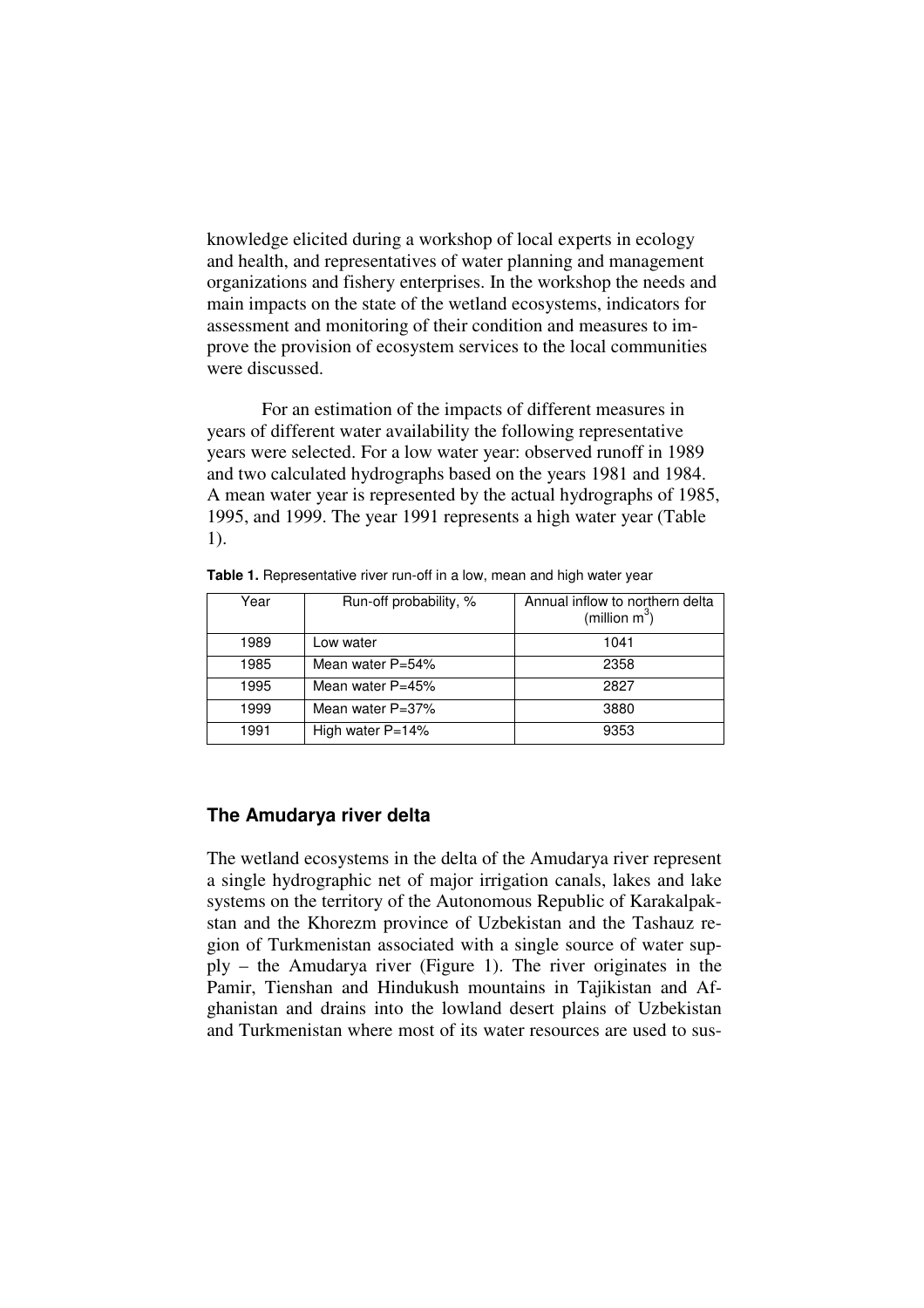tain irrigated agricultural production. Before massive expansion of irrigated agriculture during Soviet times the Turan delta plain of the Amudarya was the second largest in the former Soviet Union after the Volga River by its size, productivity and biodiversity. Moreover, the wetlands were valuable spawning habitats for many fish species as well as habitats for breeding colonial waterbirds such as pelicans, cormorants, herons, egrets, swans and ducks and resting sites for migratory birds (Joldasova 2002, Kreuzberg-Mukhina 2006).



**Fig. 1.** The Amudarya river delta with the Tyuyamuyun reservoir and major irrigation canals in the irrigation areas of Khorezm, Karakalpakstan (both Uzbekistan) and Daskhouz (Turkmenistan) in the southwest. The shaded area of the Aral Sea is the dried out seabed. (Source: modified from Aral Sea GIS (Micklin et al. 1998)).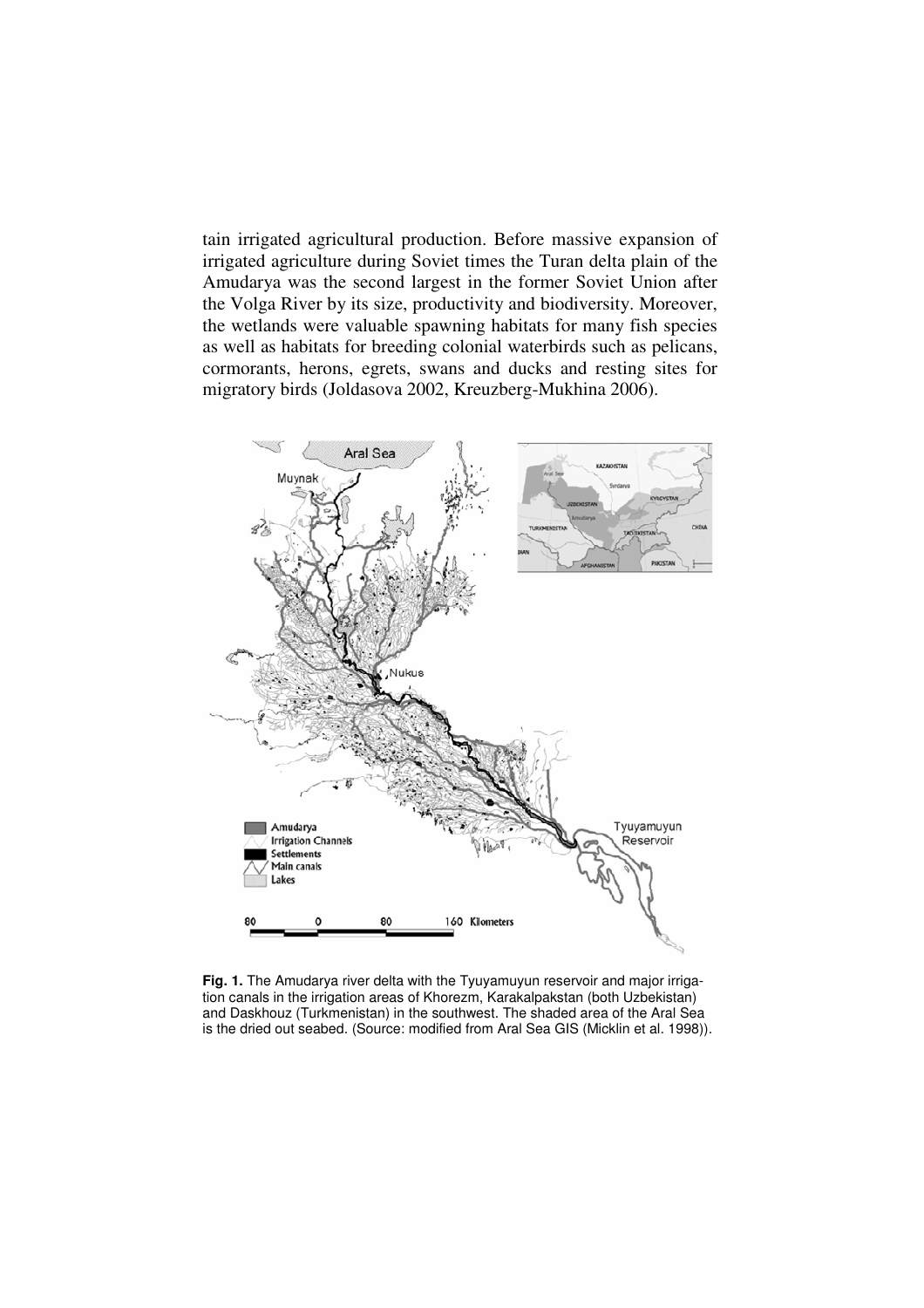The climate of the delta is semi-arid with a mean annual precipitation of only 80-100mm/year. Evaporation is high with 1200 – 1600mm/year caused by high temperatures and strong winds in summer. The wetlands are strongly dependent on the freshwater inflow from the river to regulate the salinity regime and chemical composition.

Today the inflow to the delta area is largely controlled by the Tyuyamuyun reservoir at its entrance. The southern regions of the delta are mainly occupied by vast agricultural areas of the Khorezm, Dashkhauz and Southern Karakalpakstan provinces. The main source for irrigation of the ca. 750,000 ha lands is the Amudarya river and collector-drainage run-off blended with river water. The northern part of the delta between 42°30 and 44°N on the territory of North Karakalpakstan constitutes most of the former wetlands areas and remaining semi-natural ecosystems. The northern delta begins at Takhiatash dam after the last large irrigation intake at Nukus. On the west it is bordered by the Ustyurt plateau, on the north-east by an ancient channel net closely adjoining to the Kyzylkum desert, and in the north by the Aral Sea. Here exists a peculiar system of lakes and flood-plains with a total area of about 160,000 ha (Figure 2).



**Fig. 2.** Map of the northern delta region.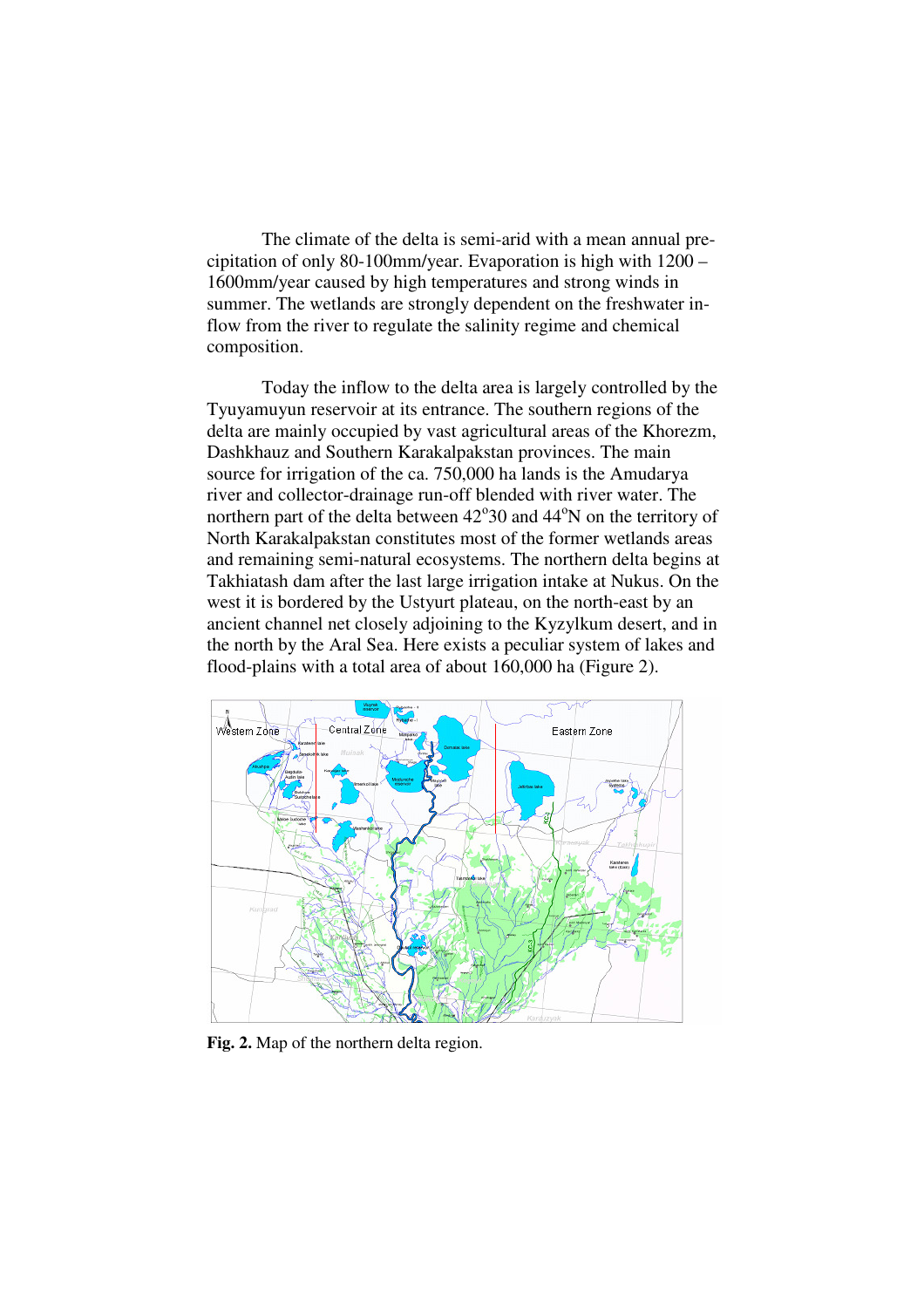The lake systems of the western and eastern parts of the northern delta fully or partly depend on the volume and quality of collector-drainage runoff. Because variation in drainage water runoff is smaller than that of the river runoff and fluctuations in lake level are less severe, about 0.3-0.5m. The increase in water table happens mainly in April/May when the fields are leached and Aug/Sep when the water is released from the rice fields. The lake systems in the Central part of the delta closest to the Amudarya river are solely fed by freshwater inflow from the river itself. Therefore water quality in these water bodies is better; however, their inflow fluctuates stronger. Hence, their water levels can fluctuate by up to 1m in spring and summer. A decrease of the water level by 30-50cm is already sufficient to kill the fish eggs of fish that spawn on the littoral where water tables are shallow.

# **Current ecological and water management situation**

The hydrological regime of the Amudarya river has been severely altered by the expansion of irrigated agriculture during the Soviet Union with well-known impacts on the deltaic ecosystems and the Aral Sea itself. Figure 3 shows the significant decrease in water volume reaching the northern delta region (Kyzyljar). However, it also shows that runoff is highly variable between years, e.g. in its extremes 17 km<sup>3</sup> in 2001 and 59 km<sup>3</sup> in 1998, of which 10 - 15.6 km<sup>3</sup> were used for irrigation (at the entrance to the delta at Darganata; Schlueter et al. 2005). In low water years water practically does not reach the northern delta, but in high water years the flood can extend 2- 3 months with a discharge of up to  $2000 \text{ m}^3$ /s. Thus water management has to deal with both severe drought events such as 2000/2001 and floods as in 1998. Winter flooding because of ice barriers in the canals is also a major issue.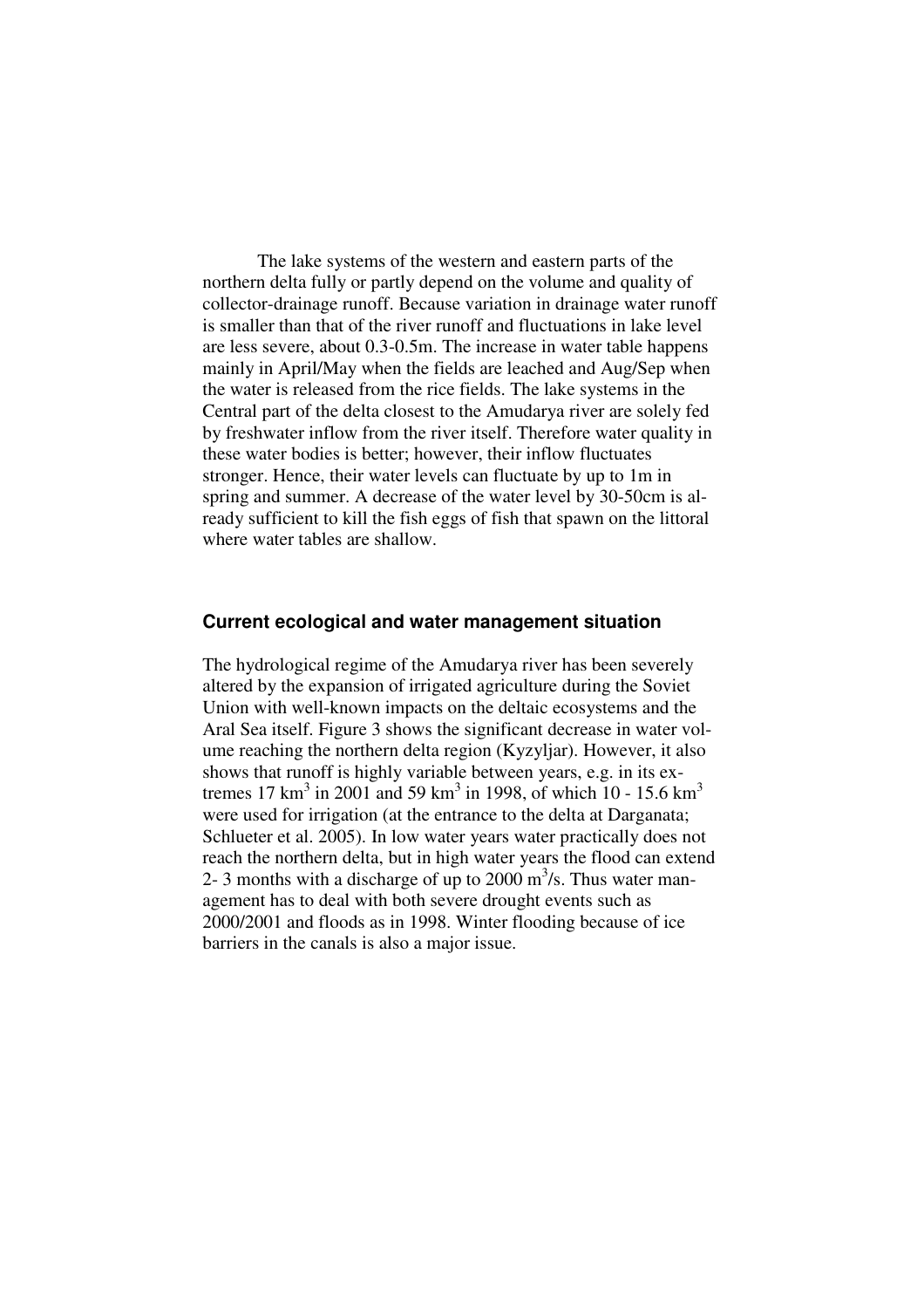

**Fig. 3.** Annual runoff at Kyzyljar at the beginning of the northern delta. There are some doubts in the accuracy of the values in some years; however the general trend is correct. (Source: Main Hydrometeorological Service of Uzbekistan)

37 % of the mean inflow to the delta or ca. 12  $\text{km}^3$  are withdrawn for irrigation, mainly in the southern parts of the delta (see table 2). Interstate agreements guarantee a minimum flow to the northern delta of 3.2 m<sup>3</sup>/year (100 m<sup>3</sup>/s) and 2.0 km<sup>3</sup>/year for ecological and fish farming needs, mainly to support the Sudoche and Dautkul lakes. However, those limits are often not observed nor enforced. It is planned to increase the deliveries to  $5.2 \text{m}^3/\text{year}$  and up to 10 km<sup>3</sup>/year depending on water availability of the year.

|                          | <b>Khorezm</b> | SΚ   | NΚ   | <b>Delta Total</b> |
|--------------------------|----------------|------|------|--------------------|
| Irrigated area ('000 ha) | 275            | 100  | 400  | 775                |
| IrrigationMin (10^9 m3)  | 3.9            | 1.5  | 4.45 | 9.85               |
| IrrigationMax (10^9m^3)  | 5.3            | 2.27 | 5.95 | 13.52              |
| CDW min                  | 3.2            | 0.54 | 1.12 | 4.86               |
| CDW max                  | 4.2            | 0.96 | 1.66 | 6.82               |

**Table 2.** Irrigation water needs in the delta area (Source: GEF/WB WEMP project, 2001, Ministry of Agriculture and Water Resources (MAWR), 2005)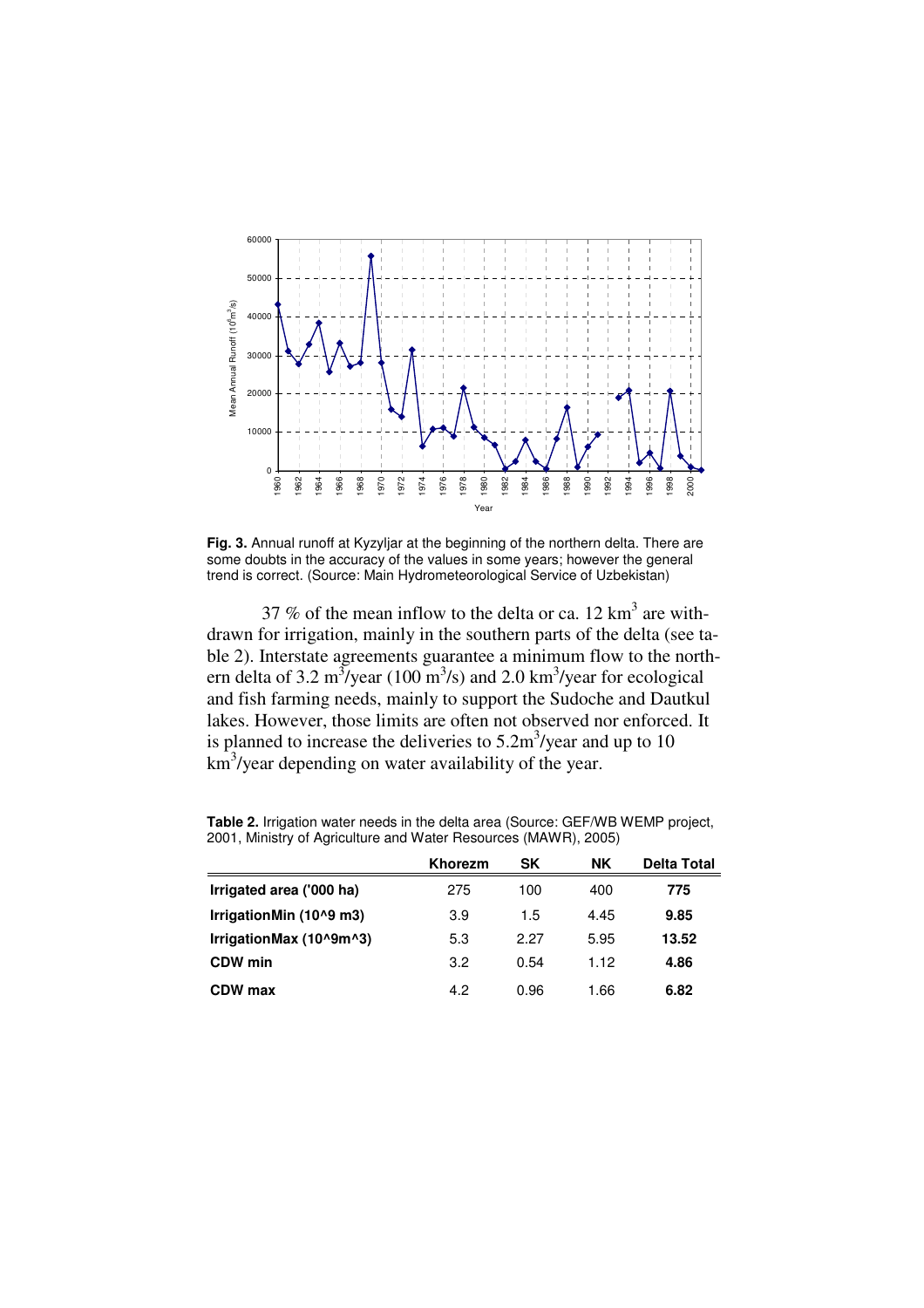The lake systems in the delta are intensively used for fishing especially in Northern Karakalpakstan where before 1982 most people were employed in the fishing industry of the Aral Sea. Fish represents an important protein source for the diet of the local people as well as a valuable good for sale at local markets or in a few cases export to Russia. Recently the deltaic water bodies have been privatized and leased to individual people who try to establish fishing enterprises at the larger lakes or to secure reeds supply as cattle fodder. However, the insecure water supply, water quality problems and lack of a guaranteed minimum water inflow and of access and management regulations create high risks because of loss of fish and reed productivity. These difficulties and constrains were evident during the extreme drought years of 2000/2001, when the deltaic wetlands practically fully degraded and lost their environmental and social useful functions and services.

The main wetland ecosystem services of importance to the local population are

- Provision of fish
- Provision of forage grounds for livestock
- Provision of reeds as livestock fodder, heating and construction material
- Provision of wood for cooking/heating and construction
- Provision of medicinal plants
- Provision of hunting grounds (wild boar, water fowl, rabbit)
- Provision of muskrat for fur production
- Protection from wind and salt storms
- Protection from desertification
- Water purification and regulation of groundwater table

Conflicts over water allocation in the delta area occur between different water use sectors, mainly agriculture and other water uses, within the water management administration over water allocation for different purposes, as well as between upstream and downstream users. The main tradeoff in water use is between water use for irrigation in the southern part of the delta and water needs for drinking water and to sustain fish enterprises in deltaic lakes in the northern part of the delta. The water needs of the semi-natural ecosystems often conflict with water needs for agriculture. Competen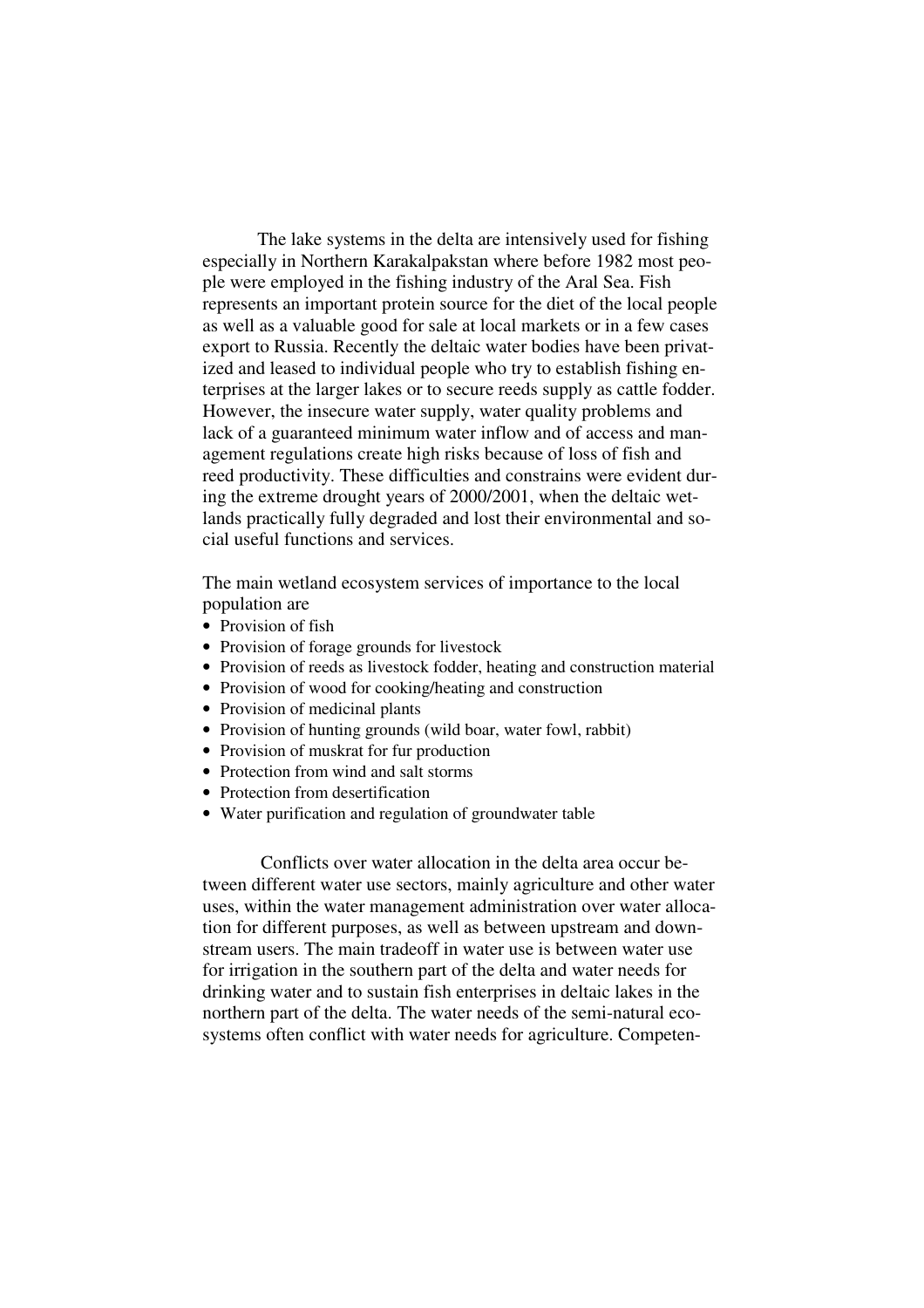cies and responsibilities in water allocation are not clearly defined. E.g. it is the nature protection agency that distributes permits for water use for environmental purposes; however, the water is distributed by the ministry of agriculture and water management, which rarely agrees.

#### **Major Problems**

Table 3 summarizes the main problems for maintaining and improving the provision of ecosystem services as identified by experts and stakeholders at national and local levels. Obviously they are mainly connected with the availability and management of the available water resources. Water management is dominated by the demands of the agricultural sector and does not take the needs and dynamics of the wetland ecosystems into account. The fish populations in the lakes for example are dependent on an inflow of larvae and juveniles from suitable spawning habitats further upstream which then accumulate in the Tyuyamuyun reservoir. If water management ensures a sufficient inflow to the lakes during mid-May until mid-June this supply of offspring acts like a natural stocking mechanism. However, there is no interaction between the irrigation sector and the fisheries and wetland conservation sectors, which would facilitate coordination and balancing of spatio-temporal water needs. The ecological flows determined by the interstate agreement (see above) are only based on the needs of a few major lakes and are often not observed. Generally water management is in a bad condition, leading to large water losses and soil degradation. A few technical measures for wetland management such as overflow structures and dams have been implemented, however, they are often in bad shape or not finished. Financial resources for small measures, such as structures to prevent fish larvae from being spilt onto the irrigation fields are often lacking.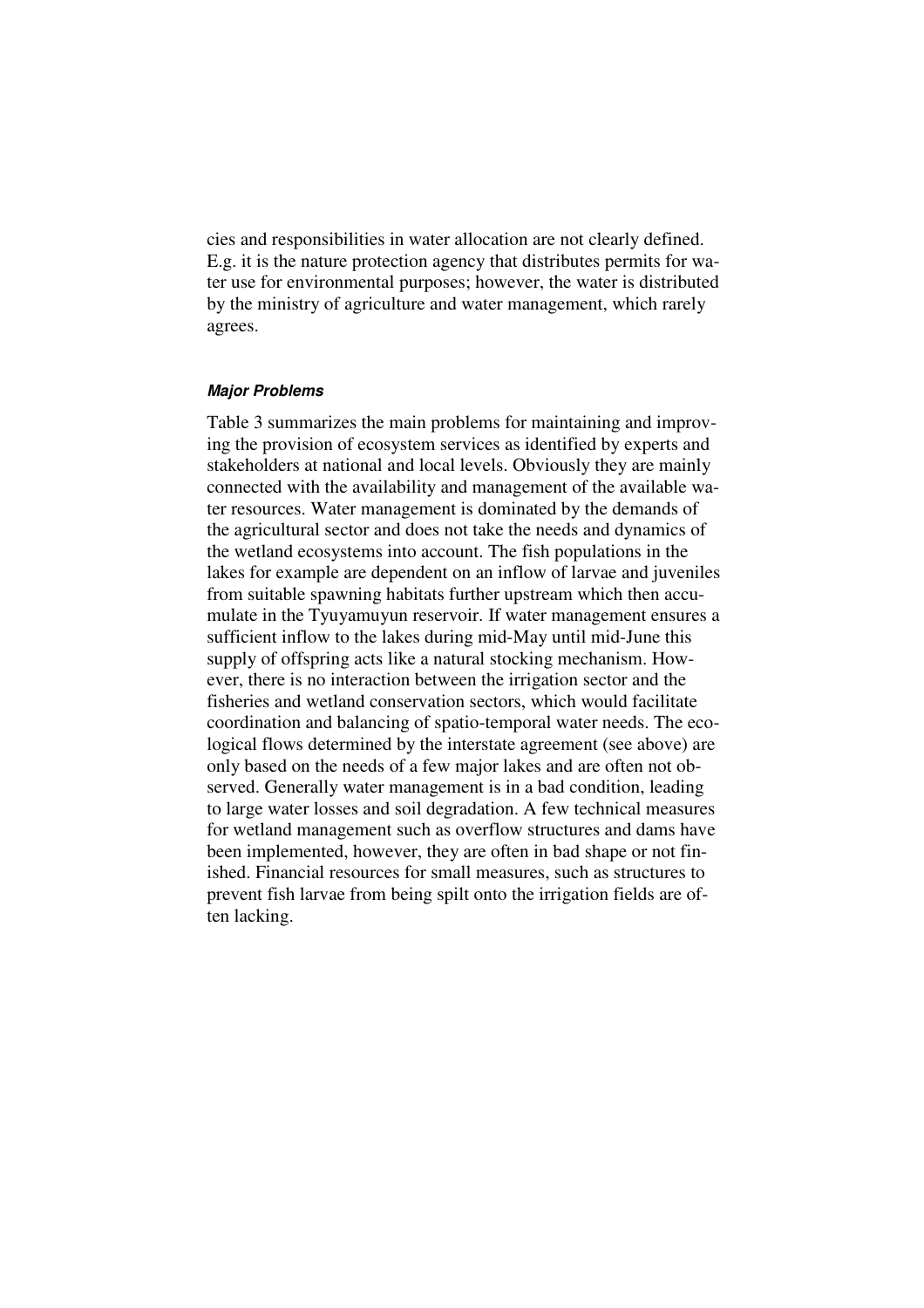|  | Table 3. Factors that influence state and provision of ecosystem services |  |
|--|---------------------------------------------------------------------------|--|
|  |                                                                           |  |

 $\Gamma$ 

| Water supply     | Insufficient quantities<br>Bad quality<br>High fluctuations in inflow and water levels of<br>lakes<br>No guaranteed water inflow to lakes<br>No regular flooding of floodplain Tugai forests                                                                                                                                                                                                                                                                              |
|------------------|---------------------------------------------------------------------------------------------------------------------------------------------------------------------------------------------------------------------------------------------------------------------------------------------------------------------------------------------------------------------------------------------------------------------------------------------------------------------------|
| Water management | Dominance of agricultural interests<br>Ecosystem water needs and dynamics not taken<br>into account<br>No interaction between irrigation and fisher-<br>ies/wetland conservation sectors<br>Flows for ecological purposes not observed<br>Bad water management<br>Insufficient finances for technical measures (e.g.<br>fish gates)<br>Bad and incomplete construction of technical in-<br>frastructure<br>Environmental flows have to be addressed on the<br>basin level |

#### **Designed technical interventions to rehabilitate deltaic wetlands**

Technical and ecological interventions to rehabilitate the lake systems and wetlands have been started shortly after independence with the begining of massive donor assistance to the Aral Sea basin. Based on the good experiences with the restoration of the Sudoche wetland under a World Bank project in 1999-2002 an interstate program was defined in 2000 to create small local water bodies on the littoral zone of the Amudarya river delta. From 2004 – 2008 within the framework of the second Aral Sea Basin Project (Worldbank) the overall area of artificial lakes in the delta is planned to increase to 208,700 ha. This last project which is carried out by the government of Uzbekistan determined the following water needs for the maintenance and rehabilitation of the major water bodies in the delta zone (Table 4)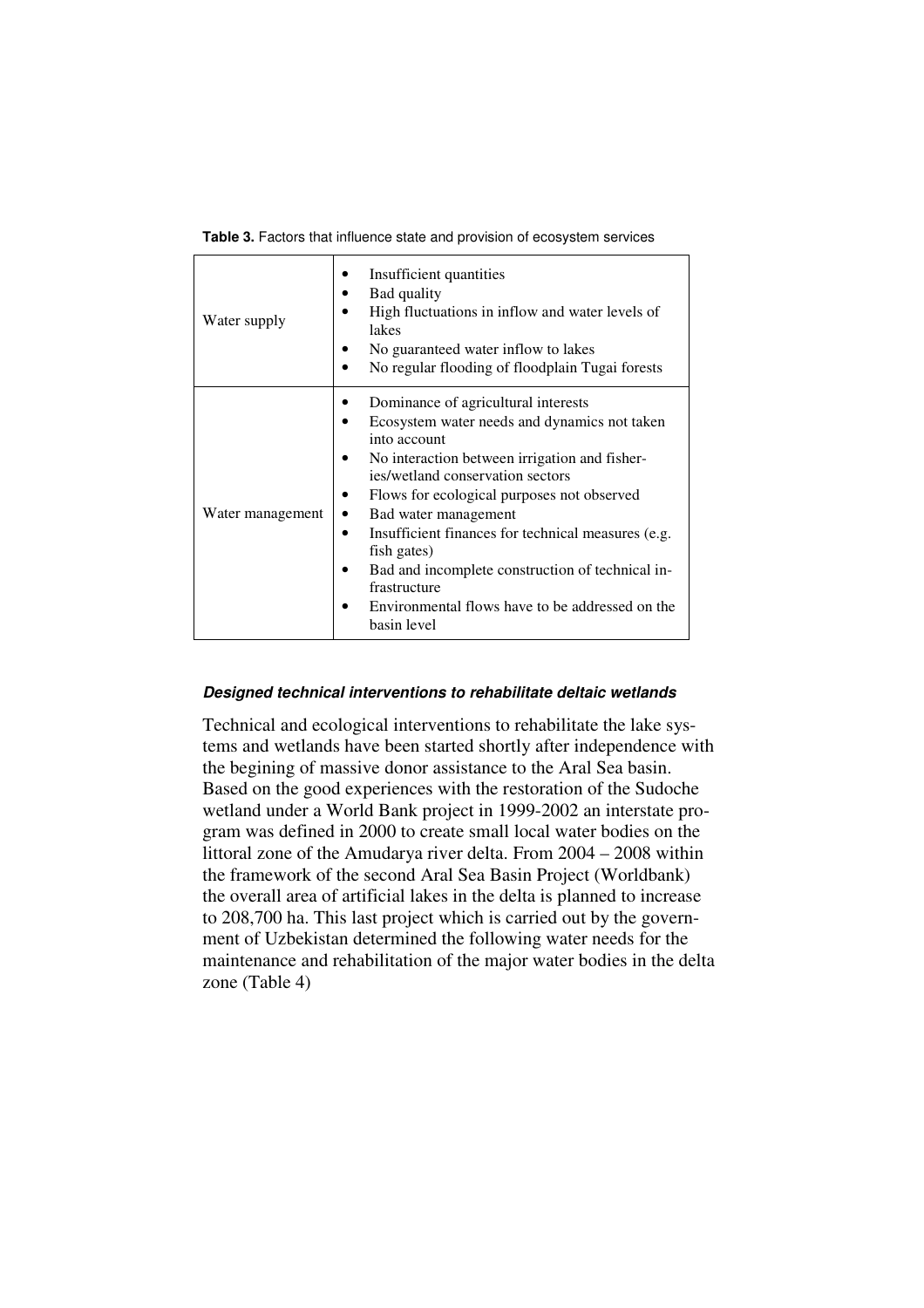| <b>Name</b>  | <b>Main parameters</b> |                              | Water demand<br>[million $m^3$ /year]                    |                               |                  |
|--------------|------------------------|------------------------------|----------------------------------------------------------|-------------------------------|------------------|
|              | Area<br>[thou.ha]      | Volume<br>[million<br>$m3$ ] | Total<br>water<br>require-<br>ments<br>[mln.<br>m3/year] | Evaporation<br>and Filtration | Through-<br>flow |
| Western Zone | 76.0                   | 748                          | 1548                                                     | 1064                          | 484              |
| Central Zone | 81.29                  | 1415                         | 2564                                                     | 1599                          | 965              |
| Eastern Zone | 57.4                   | 588                          | 1152                                                     | 803                           | 349              |
| Total        | 214.69                 | 2751                         | 5264                                                     | 3466                          | 1798             |

**Table 4.** Water requirements of water bodies in the northern Amudarya delta

To improve the ecological situation and mitigate salt dust storms in the Amudarya river delta it is also planned to increase the flooding zone with riverine forests and vegetation as a green barrier to protect the irrigated lands from the harmful impact of the dry sea bed. Results of the GEF/Worldbank Aral Sea Basin Project suggest that minimum flow requirements of the deltaic wetlands of the Amudarya River, whose mean discharge is estimated at 74 km3 per year, amount to approximately 6 km3 per year (GEF, 2002). In low water years a minimum of 3.2 km3 should be maintained.

#### **Vulnerability of deltaic ecosystems**

For an assessment of the health of the aquatic and floodplain ecosystems in the delta area a set of hydraulic, hydrochemical, biological and socio-economic indicators have been identified in cooperation with local experts and stakeholders. The indicators include e.g. maximum acceptable water level fluctuations in the lakes in spring (spawning period) and winter, acceptable water salinity levels during spawning period, oxygen contents, the composition and diversity of aquatic as well as bird communities, indicators of productivity and food availability, but also the existence of management plans for water bodies, income levels of the local population and the proportion of wetland services in local livelihoods. Most of the indicators can be easily monitored by the local population which should be included into monitoring activities.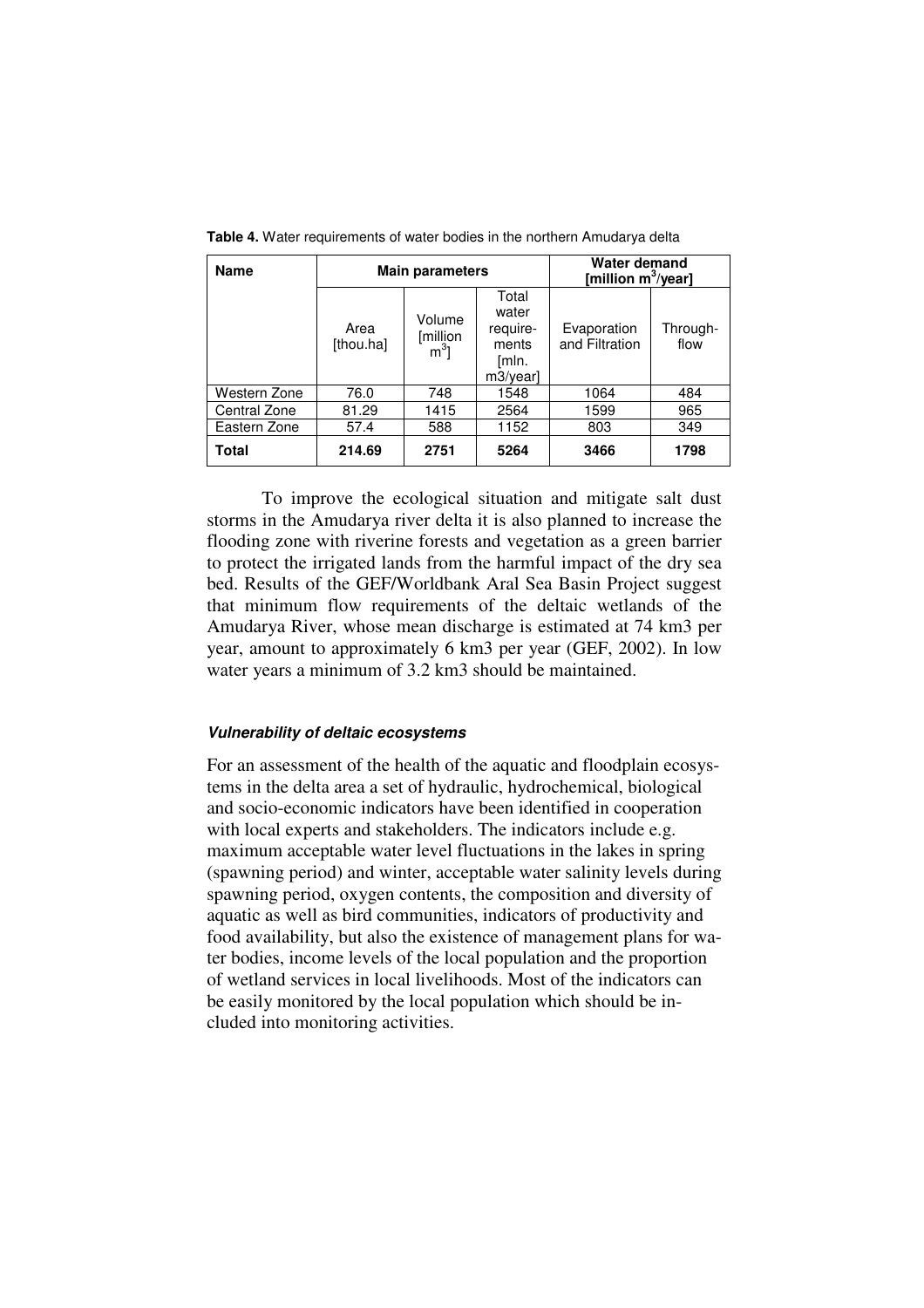Analysis of the major characteristics of the wetland water bodies in the delta area show a wide variety of conditions, states and demands of those ecosystems. Some water bodies have a good water exchange; others are terminal lakes with very little exchange. The latter are more vulnerable to climatic and water management impacts, especially during dry years. The current situation in the delta area is unsustainable, both from a water supply as well as management perspective. Under the current water management regime in low water years the water quantity and flow demands of the water bodies can only be met for lakes which also receive significant drainage inflow. Moreover the existing management system and monitoring of aquatic ecosystem remains unsatisfactory. Monitoring is only conducted sporadically during the project life of international projects and scientific research programs.

The drought of 2000/2001 has given some indication of the vulnerability of the local communities and ecosystems to extreme events. During those two years the irrigation system in North Karakalpakstan received only 18% of the needed water deliveries (compared to 80% water delivery further upstream). The flow to the wetlands of the northern delta was reduced to zero for two years. However, besides its massive impact on agricultural production (loss of all major crops in North Karakalpakstan, aggravated situation of drinking water provision) as well as the state of the wetland ecosystems (e.g. loss of most fish populations), the drought in 2000/2001 has also shown that the wetland ecosystems have a high restoration potential. While up to 85% of the water bodies in the delta zone dried out most of the diversity of the deltaic ecosystems was reestablished during the next 2-3 years of sufficient water flow. It will take more years and rational use of the biological resources though until the ecosystems are also restored quantitatively to their former state. One of the mechanisms that facilitated quick restoration of the fish fauna is the large inflow of larvae and young fish with the spring floods from spawning grounds in the river further upstream.

The deltaic ecosystems are adapted to a fluctuating hydrological regime. Large flooding events such as e.g. the one in 1998 that flooded large areas of the floodplain in the northern delta initiate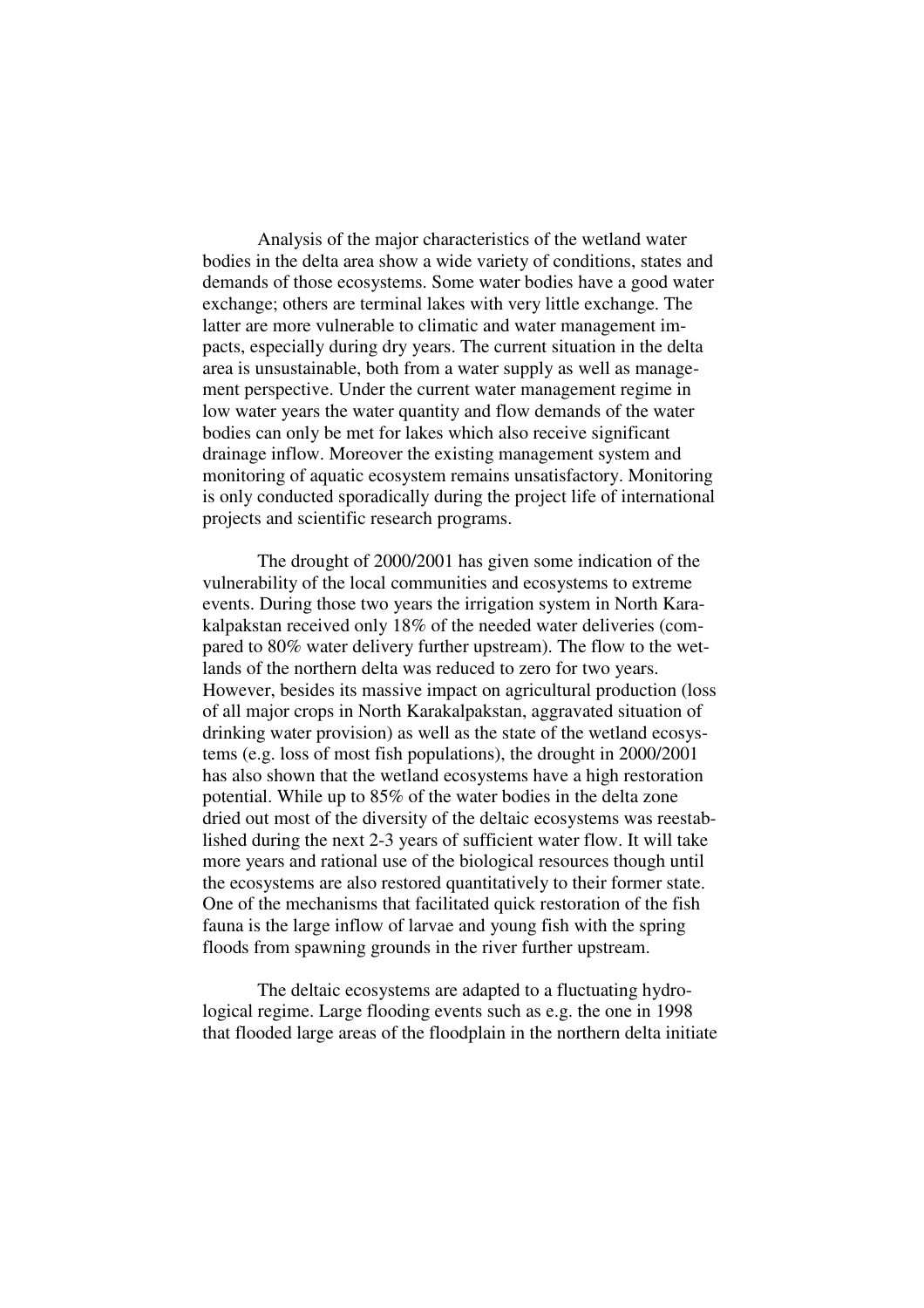massive rehabilitation of the floodplain ecosystems such as the Tugai forests. However the long reoccurrence times of floodplain flooding and low groundwater levels prevent an establishment of the juvenile vegetation which is subsequently replaced by more drought and salt resistant plants such as salt cedar.

# **Technical options for the realization of environmental flows in the delta region**

In the following we present a first assessment of infrastructural measures to increase environmental flows to the northern delta area. We develop and analyze several future water management scenarios and assess their implications for the provision of environmental flows and effects on the state of the deltaic ecosystems. The scenarios represent planned technical and management measures for water flow regulation in the northern delta area (for details see Khasankhanova et al. 2007).

Two different alternatives of regulation and run-off redistribution in the delta to provide guaranteed ecological releases into the lake and wetland systems were considered: (i) observation of the current design parameters of the systems, and (ii) development of a new improved system of regulation. The implications of both alternatives for the regimes of the lakes and the floodplains were assessed for a representative high, mean and low water year.

The calculations show that with a total area of lake systems and floodplains in the range of 214,700 ha in low water years the water bodies of the central zone that feed from the Mezhdureche reservoir remain vulnerable under both scenarios. Moreover, the western and eastern zones will experience severe water shortage (Figure 4). In mean water years water demand in the western and eastern zones will be satisfied by 80-100% given that all technical measures are perfectly realized. No water deficit in the central zone is observed. In high water years, water reserves are large, which can be used for the creation of new flooded zones.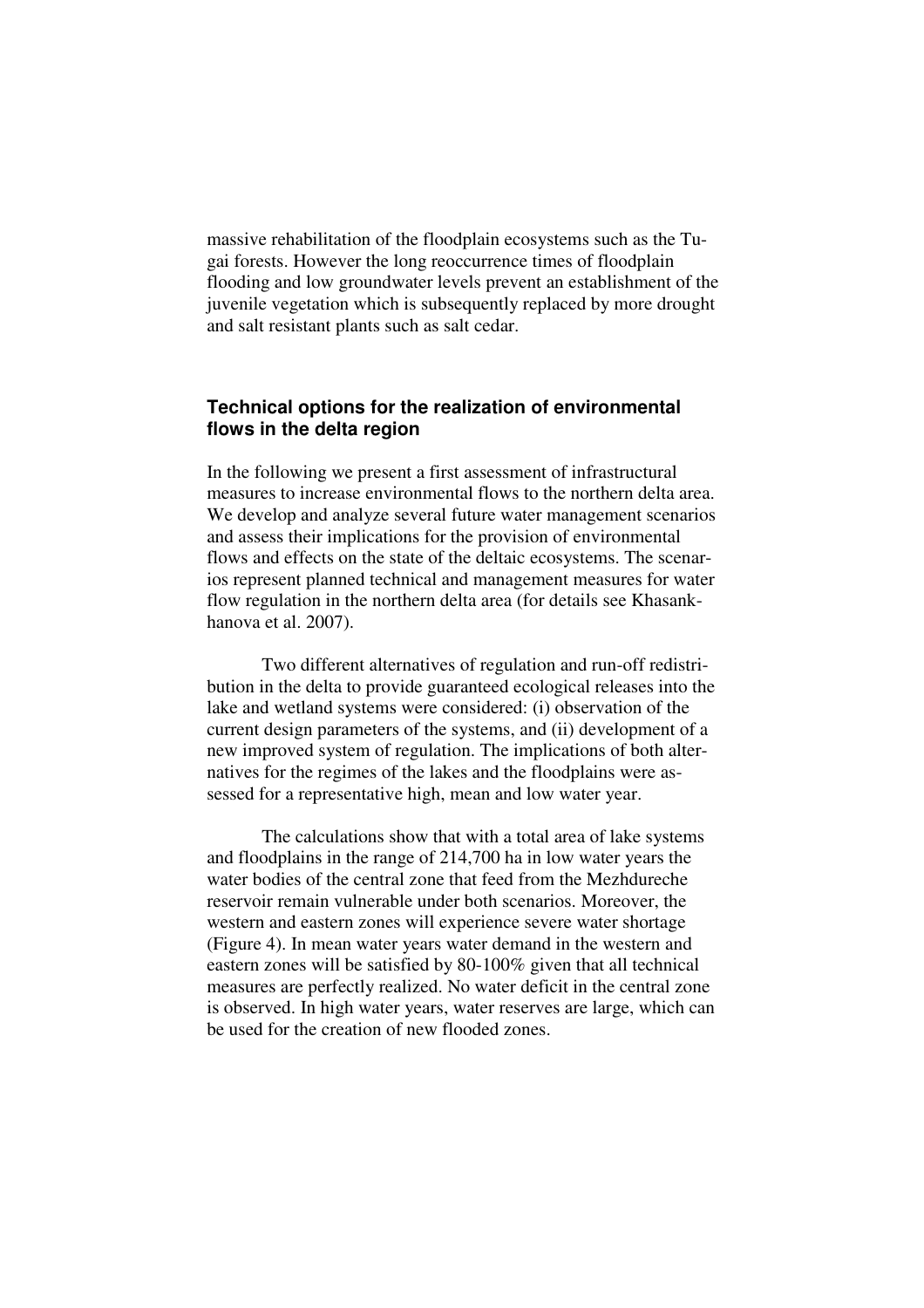

**Fig. 4.** Fluctuations of flowage on delta lake systems in the years of different water availability

With an increase in water use efficiency in agriculture which is a priority area of water management in Uzbekistan next to the introduction of water saving measures more water could be made available for the provision of those environmental flows. An increase in water use efficiency by 4% (from 0.3 to 0.34) by 2010 and 14 % by 2025 an additional amount of  $185*10^6$  m<sup>3</sup>/year in mean water years and  $165*10^6$  m<sup>3</sup>/year can be released as environmental flows. In the long term until 2025  $504*10^6$  m<sup>3</sup>/year could be released given the ambitious efficiency increases were realized. However, the deficit in low water years amounts to approximately  $800 - 850*10^6$  $\text{m}^3/\text{year}$ , thus 300 - 350\*10<sup>6</sup> m<sup>3</sup>/year would still be missing.

Hence, an expected future increase in the efficiency of water use in agriculture can improve the provision of environmental flows, however, even with significant increases in efficiency the needs of the lake systems cannot be fully met in low water years. Moreover, it remains doubtful whether those ambitious goals can be met with the planned measures of water saving and technical improvement of the irrigation system alone. It is thus necessary to devise additional approaches e.g. through changes in reservoir management or basin scale changes in water distribution and water use. Besides, the technical measures of redistribution and efficiency increase need to be accompanied by institutional changes and a move towards multipurpose water use that recognizes the needs and benefits of other water users besides agriculture.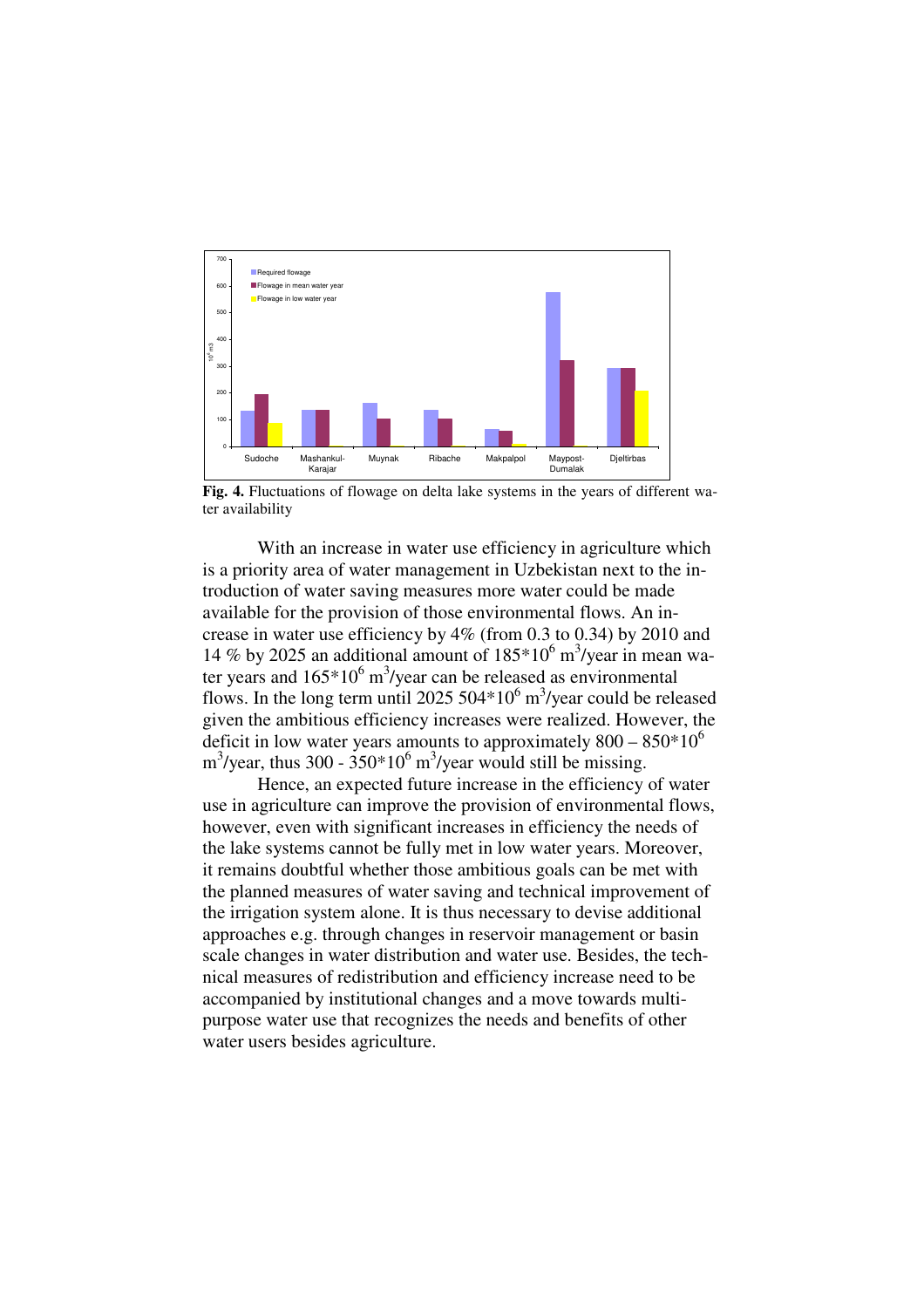# **Discussion**

Recent experiences have shown that technical measures to rehabilitate wetland ecosystems in the lower Amudarya delta and increase the provision of valuable ecosystem services are feasible and successful (e.g. restoration of the Sudoche wetland, construction of polders in former bays, etc.). In principle there are sufficient water resources in the Amudarya river basin to provide water for ecosystem services other than agriculture, however they need to be managed in a more integrative way taking the needs of different users such as the deltaic wetlands into account. This study is a first attempt at a more comprehensive assessment of ecological water requirements and the health of the deltaic ecosystems as well as technical, institutional and management measures needed for their maintenance and rehabilitation. While the hydraulic water demands of the lake systems in the delta are easy to estimate there is less knowledge on the ecological water demands of the floodplains and lakes. However, there is considerable local knowledge on indicators and ecosystem dynamics available which could be used to determine the flows and monitor the development of the wetlands at rather low costs.

The main challenge for the incorporation of environmental flows into water management in the Amudarya river basin is to address the tradeoffs in water allocation between different users, especially agriculture and other water users, upstream and downstream users, which are often perceived as conflicts (however they do not have to be). This challenge goes beyond the realization of infrastructural measures to provide improved drainage and freshwater flow to the water bodies and floodplains. The wetland restoration measures as well as their privatization run short without a legal and institutional basis for their management and exploitation and a stable, sustainable water supply. There are some rudimentary agreements between the riverine countries for the provision of environmental flows to the lower Amudarya delta region (ICWC 1998); however, the flow of these waters is often not realized. Among those responsible for water management there is no awareness of the short and long term benefits of allocating water to sustain environmental flows nor do the advocates of environmental flows have the power to enforce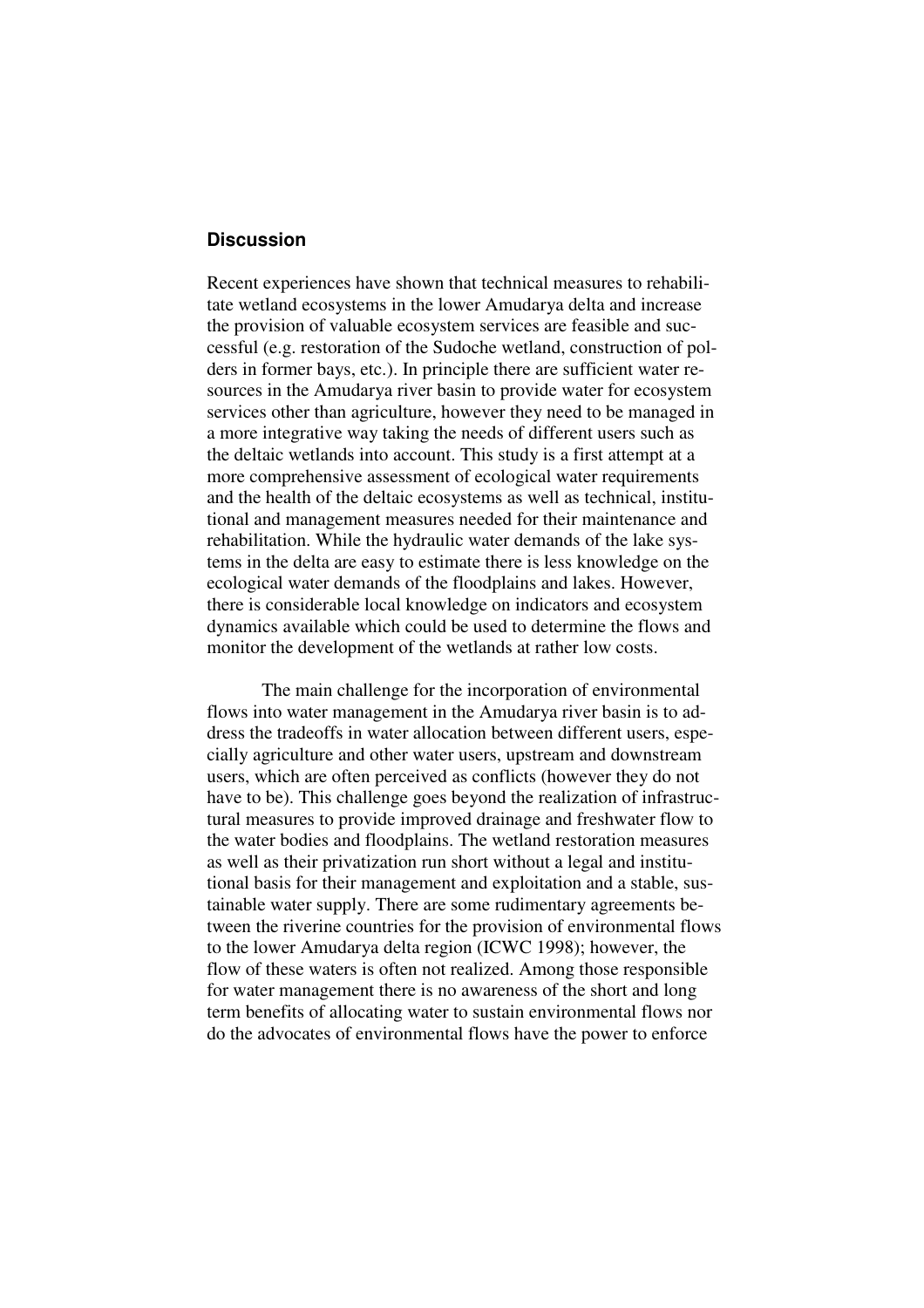those releases in the face of a strong and traditional agricultural sector. To a large extent this is the results of the historically strong dependence on irrigated agriculture which created rents and vested interests that prevent any substantial change of the status quo (see Schlueter and Herrfahrdt-Paehle, this issue).

Nevertheless the consultations carried out within the framework of this study revealed a number of areas and possible solutions that should be addressed to move towards an integration of environmental flows. In table 4 we present the challenges and next steps as identified by the consulted experts and stakeholders.

We see the necessary next steps especially in raising awareness among water managers and decision makers for the benefits of wetland ecosystems and the services they provide for the livelihoods of the local population and the economy at large. The wetlands act as buffer in low water years by storing excess water from high water years but also by providing additional income sources during low water years. The former is one motivation for the recent extension of the lake systems in the delta. We aim to convince stakeholders in upcoming workshops about the possibilities of integrating environmental flows into water management by pointing out the potential benefits and by jointly developing and assessing scenarios of environmental flows and their potential impacts. In the long run the perception among decision makers and the local public that water is too scarce or valuable to "waste" it to the environment has to change towards a view that allocating water to the wetlands can produce valuable ecosystem services for all. Moreover, feasible ways have to be demonstrated of integrating environmental flows into water management in the river basin or parts thereof with respect to water availability, benefits and costs.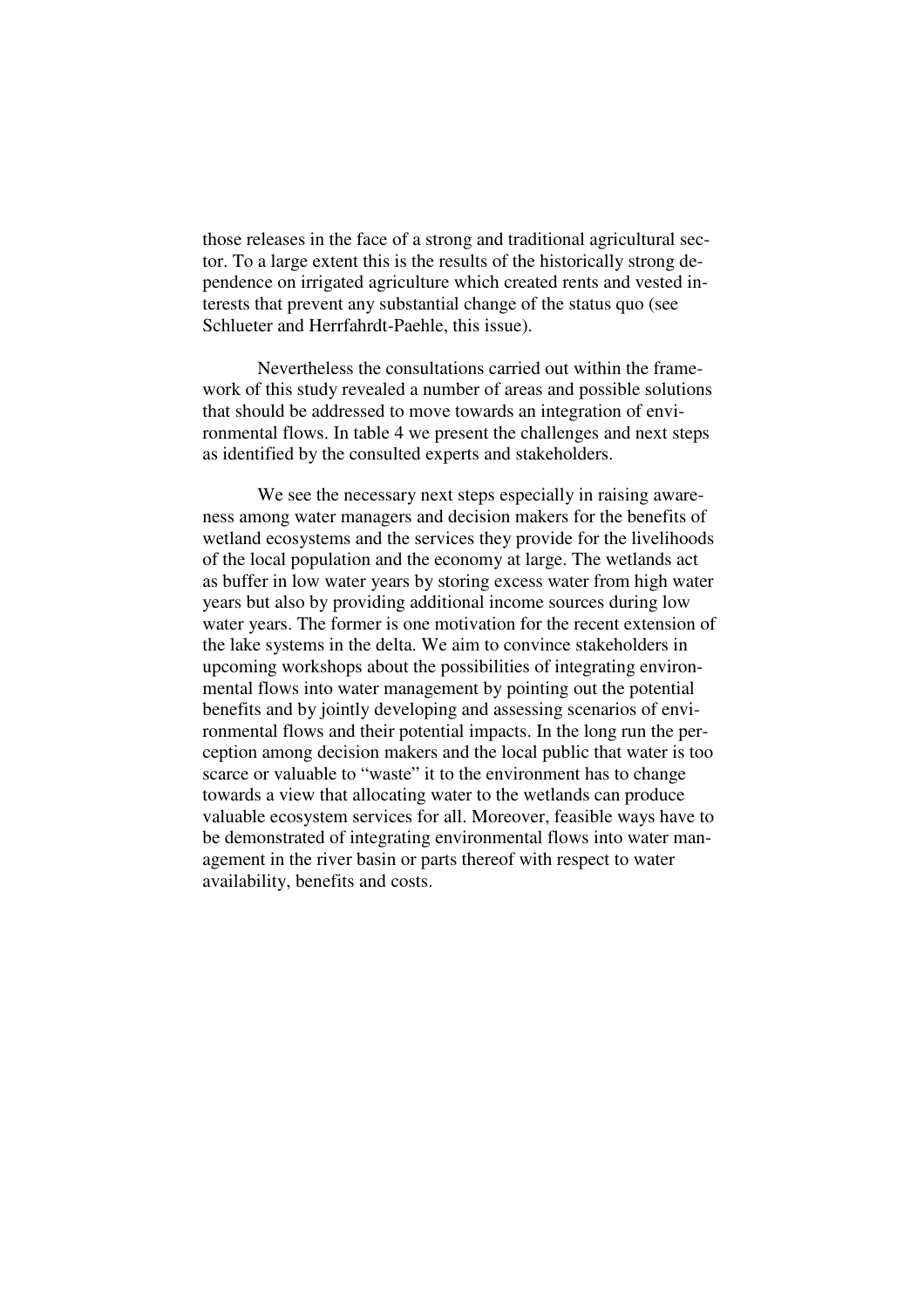**Table 4.** Challenges and next steps for the realization of environmental flows and an improvement of the health of the wetlands in the Amudarya river delta as identified by local experts and stakeholders.

| Water allocation<br>(technical measures)     | Better balance water allocation between different<br>users<br>Realization of water distribution infrastructure for<br>$\bullet$<br>wetland restoration and conservation<br>Definition of operational rules for provision of<br>$\bullet$<br>environmental flows                                                                                                                                                                                                                                                                                                                             |
|----------------------------------------------|---------------------------------------------------------------------------------------------------------------------------------------------------------------------------------------------------------------------------------------------------------------------------------------------------------------------------------------------------------------------------------------------------------------------------------------------------------------------------------------------------------------------------------------------------------------------------------------------|
| Water allocation<br>(institutional measures) | Negotiation of international water sharing proto-<br>cols<br>Reduction of dependence on agricultural produc-<br>tion<br>Legal basis for water sharing among sectors and<br>$\bullet$<br>interaction of users and suppliers<br>Definition of responsibilities of different organi-<br>$\bullet$<br>zations, enforcement, etc.<br>Development of institutions for collective use of<br>$\bullet$<br>wetland ecosystem services<br>Basin level agreements<br>Creation of associations of fishermen on lake sys-<br>tems for management and monitoring<br>Development of a monitoring framework |
| Water use in agriculture                     | Increase water use efficiency<br>Awareness rising among representatives of agri-<br>$\bullet$<br>cultural and water sectors about the value of eco-<br>system services<br>Introduction of incentives for water saving                                                                                                                                                                                                                                                                                                                                                                       |
| Water management<br>(Public participation)   | Development of community level management<br>$\bullet$<br>plans and their integration into national environ-<br>mental management programs<br>Involvement of local population in monitoring<br>and conservation, control of sanitary conditions<br>Use of local knowledge for monitoring and de-<br>$\bullet$<br>velopment of measures<br>Awareness raising among local population on sus-<br>$\bullet$<br>tainable use of wetland ecosystem services                                                                                                                                       |